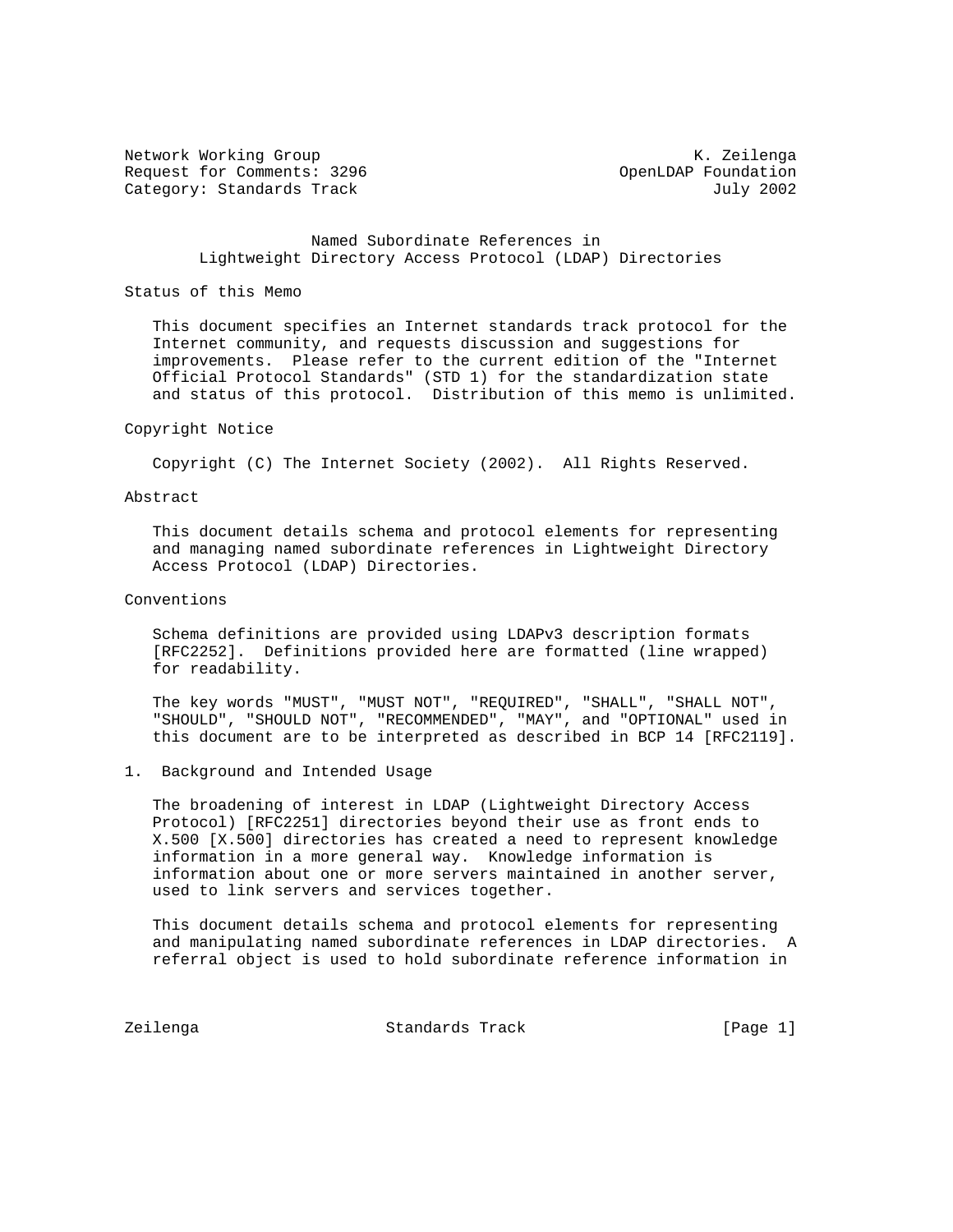the directory. These referral objects hold one or more URIs [RFC2396] contained in values of the ref attribute type and are used to generate protocol referrals and continuations.

 A control, ManageDsaIT, is defined to allow manipulation of referral and other special objects as normal objects. As the name of control implies, it is intended to be analogous to the ManageDsaIT service option described in X.511(97) [X.511].

 Other forms of knowledge information are not detailed by this document. These forms may be described in subsequent documents.

 This document details subordinate referral processing requirements for servers. This document does not describe protocol syntax and semantics. This is detailed in RFC 2251 [RFC2251].

 This document does not detail use of subordinate knowledge references to support replicated environments nor distributed operations (e.g., chaining of operations from one server to other servers).

#### 2. Schema

# 2.1. The referral Object Class

 A referral object is a directory entry whose structural object class is (or is derived from) the referral object class.

 ( 2.16.840.1.113730.3.2.6 NAME 'referral' DESC 'named subordinate reference object' STRUCTURAL MUST ref )

 The referral object class is a structural object class used to represent a subordinate reference in the directory. The referral object class SHOULD be used in conjunction with the extensibleObject object class to support the naming attributes used in the entry's Distinguished Name (DN) [RFC2253].

 Referral objects are normally instantiated at DSEs immediately subordinate to object entries within a naming context held by the DSA. Referral objects are analogous to X.500 subordinate knowledge (subr) DSEs [X.501].

Zeilenga Standards Track [Page 2]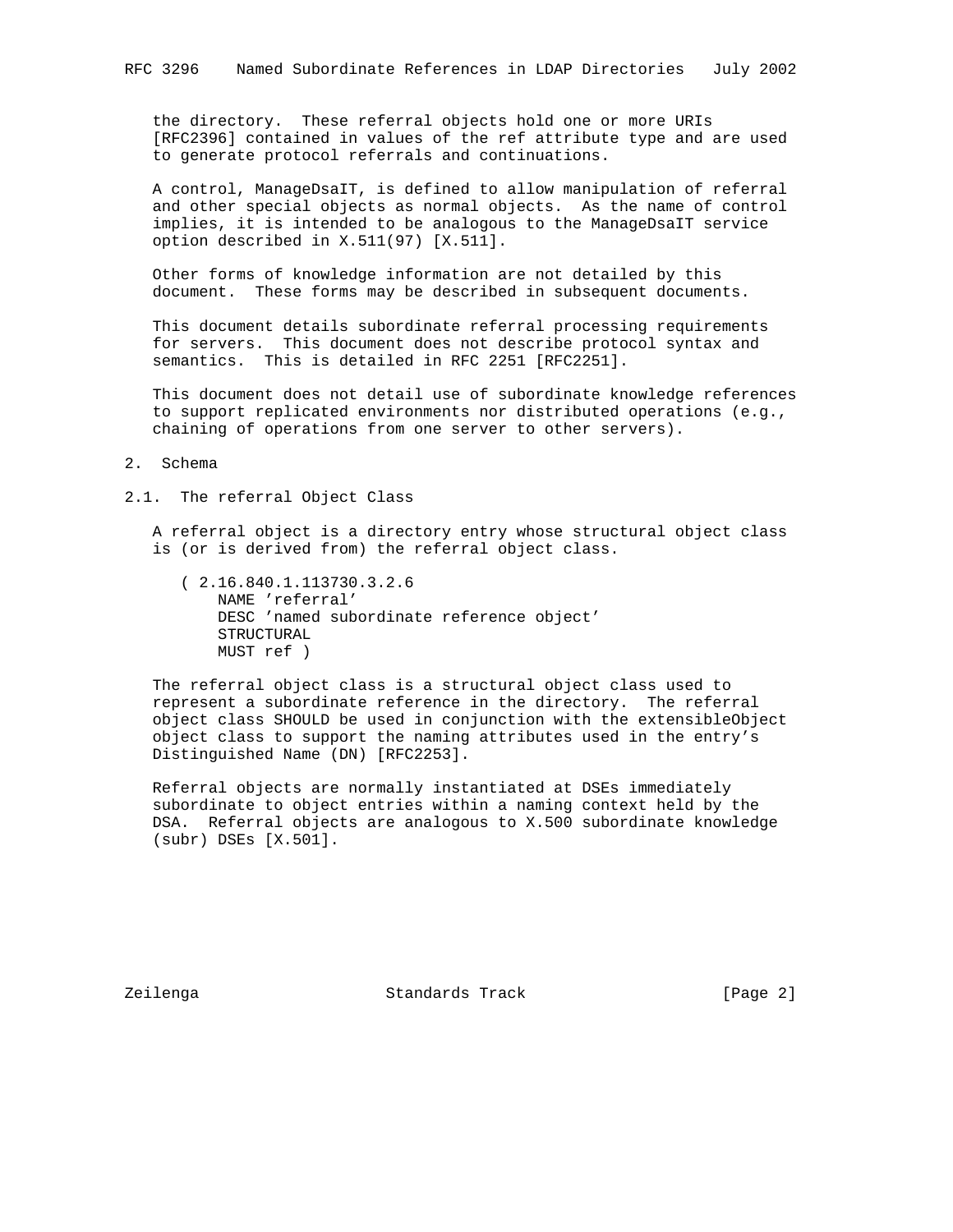In the presence of a ManageDsaIT control, referral objects are treated as normal entries as described in section 3. Note that the ref attribute is operational and will only be returned in a search entry response when requested.

 In the absence of a ManageDsaIT control, the content of referral objects are used to construct referrals and search references as described in Section 4 and, as such, the referral entries are not themselves visible to clients.

# 2.2 The ref Attribute Type

 ( 2.16.840.1.113730.3.1.34 NAME 'ref' DESC 'named reference - a labeledURI' EQUALITY caseExactMatch SYNTAX 1.3.6.1.4.1.1466.115.121.1.15 USAGE distributedOperation )

 The ref attribute type has directoryString syntax and is case sensitive. The ref attribute is multi-valued. Values placed in the attribute MUST conform to the specification given for the labeledURI attribute [RFC2079]. The labeledURI specification defines a format that is a URI, optionally followed by whitespace and a label. This document does not make use of the label portion of the syntax. Future documents MAY enable new functionality by imposing additional structure on the label portion of the syntax as it appears in the ref attribute.

 If the URI contained in a ref attribute value refers to a LDAP [RFC2251] server, it MUST be in the form of a LDAP URL [RFC2255]. The LDAP URL SHOULD NOT contain an explicit scope specifier, filter, attribute description list, or any extensions. The LDAP URL SHOULD contain a non-empty DN. The handling of LDAP URLs with absent or empty DN parts or with explicit scope specifier is not defined by this specification.

 Other URI schemes MAY be used so long as all operations returning referrals based upon the value could be performed. This document does not detail use of non-LDAP URIs. This is left to future specifications.

 The referential integrity of the URI SHOULD NOT be validated by the server holding or returning the URI (whether as a value of the attribute or as part of a referral result or search reference response).

Zeilenga Standards Track [Page 3]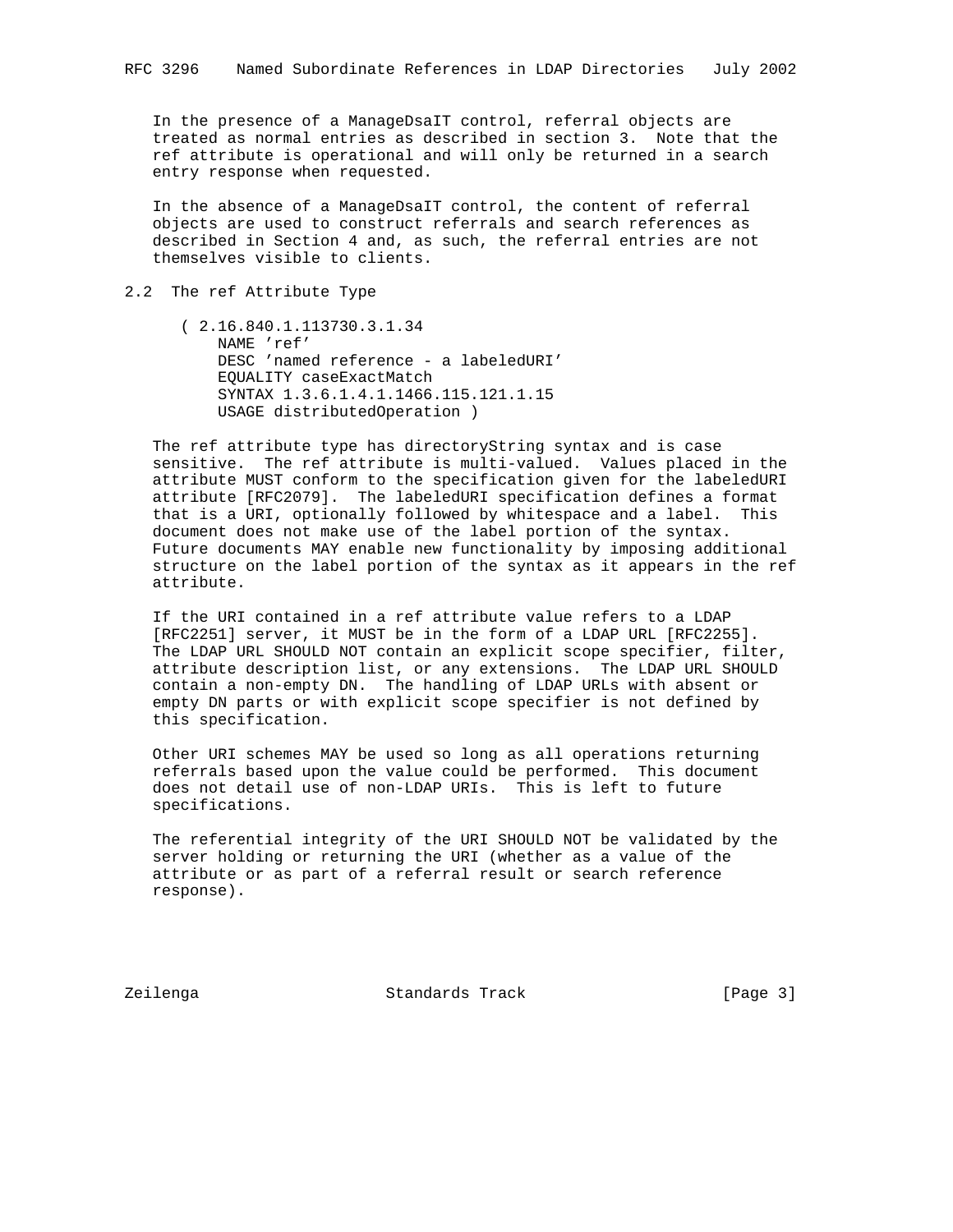When returning a referral result or search continuation, the server MUST NOT return the separator or label portions of the attribute values as part of the reference. When the attribute contains multiple values, the URI part of each value is used to construct the referral result or search continuation.

 The ref attribute values SHOULD NOT be used as a relative name component of an entry's DN [RFC2253].

 This document uses the ref attribute in conjunction with the referral object class to represent subordinate references. The ref attribute may be used for other purposes as defined by other documents.

3. The ManageDsaIT Control

 The client may provide the ManageDsaIT control with an operation to indicate that the operation is intended to manage objects within the DSA (server) Information Tree. The control causes Directory-specific entries (DSEs), regardless of type, to be treated as normal entries allowing clients to interrogate and update these entries using LDAP operations.

 A client MAY specify the following control when issuing an add, compare, delete, modify, modifyDN, search request or an extended operation for which the control is defined.

 The control type is 2.16.840.1.113730.3.4.2. The control criticality may be TRUE or, if FALSE, absent. The control value is absent.

 When the control is present in the request, the server SHALL NOT generate a referral or continuation reference based upon information held in referral objects and instead SHALL treat the referral object as a normal entry. The server, however, is still free to return referrals for other reasons. When not present, referral objects SHALL be handled as described above.

 The control MAY cause other objects to be treated as normal entries as defined by subsequent documents.

4. Named Subordinate References

 A named subordinate reference is constructed by instantiating a referral object in the referencing server with ref attribute values which point to the corresponding subtree maintained in the referenced server. In general, the name of the referral object is the same as the referenced object and this referenced object is a context prefix [X.501].

Zeilenga Standards Track [Page 4]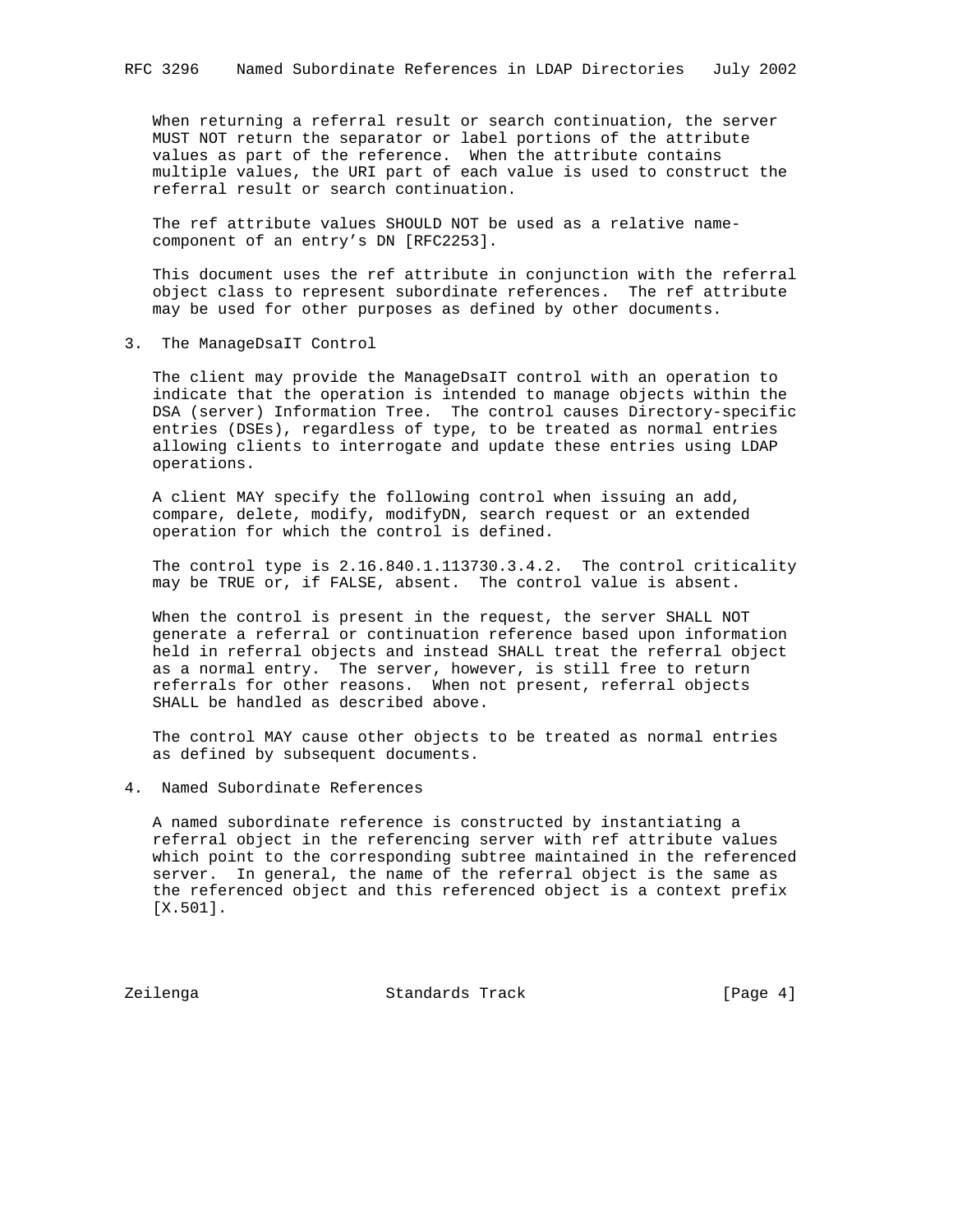That is, if server A holds "DC=example,DC=net" and server B holds "DC=sub,DC=example,DC=net", server A may contain a referral object named "DC=sub,DC=example,DC=net" which contains a ref attribute with value of "ldap://B/DC=sub,DC=example,DC=net".

```
 dn: DC=sub,DC=example,DC=net
dc: sub
ref: ldap://B/DC=sub,DC=example,DC=net
objectClass: referral
objectClass: extensibleObject
```
 Typically the DN of the referral object and the DN of the object in the referenced server are the same.

 If the ref attribute has multiple values, all the DNs contained within the LDAP URLs SHOULD be equivalent. Administrators SHOULD avoid configuring naming loops using referrals.

 Named references MUST be treated as normal entries if the request includes the ManageDsaIT control as described in section 3.

5. Scenarios

 The following sections contain specifications of how referral objects should be used in different scenarios followed by examples that illustrate that usage. The scenarios described here consist of referral object handling when finding target of a non-search operation, when finding the base of a search operation, and when generating search references. Lastly, other operation processing considerations are presented.

 It is to be noted that, in this document, a search operation is conceptually divided into two distinct, sequential phases: (1) finding the base object where the search is to begin, and (2) performing the search itself. The first phase is similar to, but not the same as, finding the target of a non-search operation.

 It should also be noted that the ref attribute may have multiple values and, where these sections refer to a single ref attribute value, multiple ref attribute values may be substituted and SHOULD be processed and returned (in any order) as a group in a referral or search reference in the same way as described for a single ref attribute value.

 Search references returned for a given request may be returned in any order.

Zeilenga Standards Track [Page 5]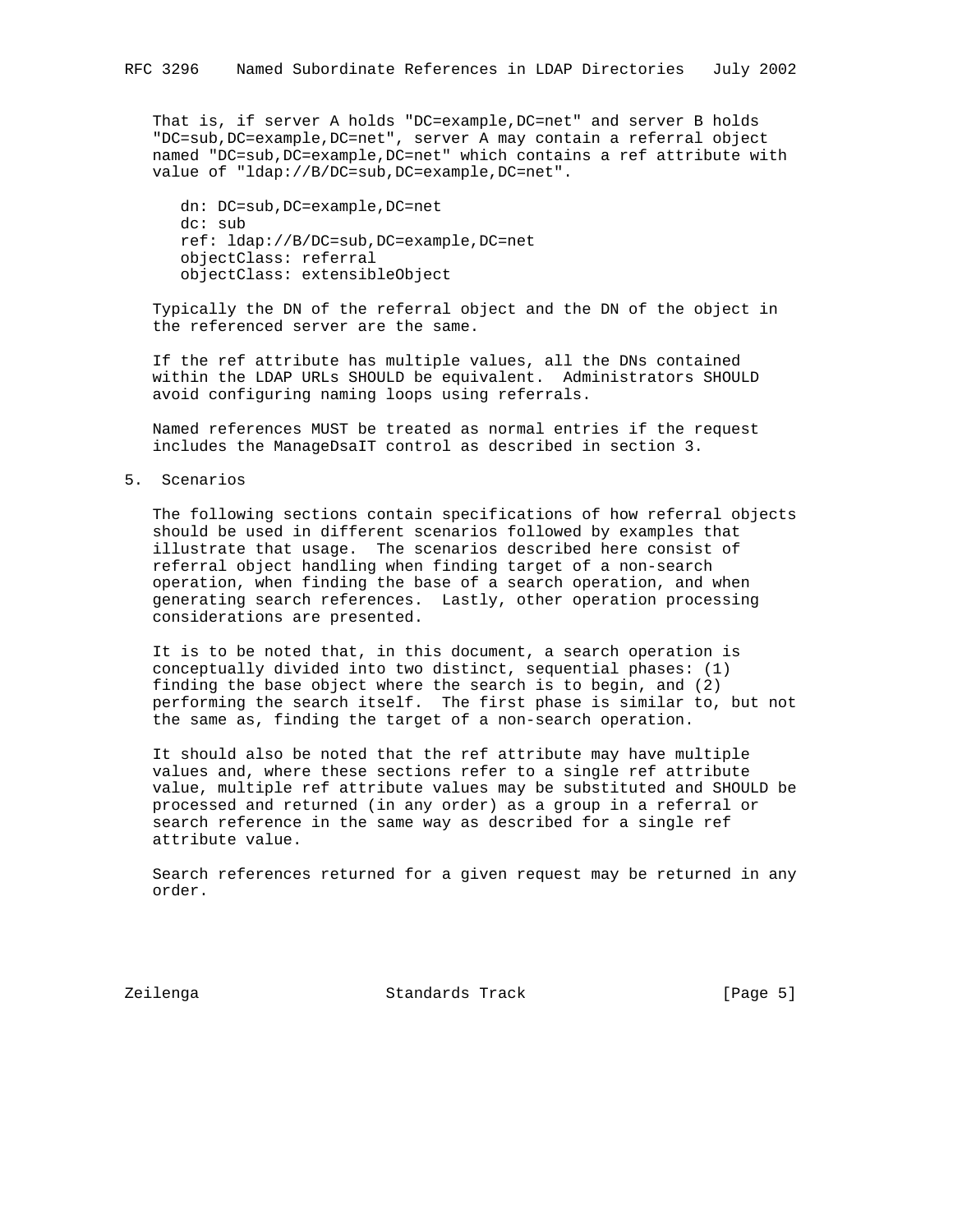# 5.1. Example Configuration

 For example, suppose the contacted server (hosta) holds the entry "O=MNN,C=WW" and the entry "CN=Manager,O=MNN,C=WW" and the following referral objects:

 dn: OU=People,O=MNN,C=WW ou: People ref: ldap://hostb/OU=People,O=MNN,C=US ref: ldap://hostc/OU=People,O=MNN,C=US objectClass: referral objectClass: extensibleObject

 dn: OU=Roles,O=MNN,C=WW ou: Roles ref: ldap://hostd/OU=Roles,O=MNN,C=WW objectClass: referral objectClass: extensibleObject

 The first referral object provides the server with the knowledge that subtree "OU=People, O=MNN, C=WW" is held by hostb and hostc (e.g., one is the master and the other a shadow). The second referral object provides the server with the knowledge that the subtree "OU=Roles,O=MNN,C=WW" is held by hostd.

 Also, in the context of this document, the "nearest naming context" means the deepest context which the object is within. That is, if the object is within multiple naming contexts, the nearest naming context is the one which is subordinate to all other naming contexts the object is within.

5.2. Target Object Considerations

 This section details referral handling for add, compare, delete, modify, and modify DN operations. If the client requests any of these operations, there are four cases that the server must handle with respect to the target object.

 The DN part MUST be modified such that it refers to the appropriate target in the referenced server (as detailed below). Even where the DN to be returned is the same as the target DN, the DN part SHOULD NOT be trimmed.

 In cases where the URI to be returned is a LDAP URL, the server SHOULD trim any present scope, filter, or attribute list from the URI before returning it. Critical extensions MUST NOT be trimmed or modified.

Zeilenga Standards Track [Page 6]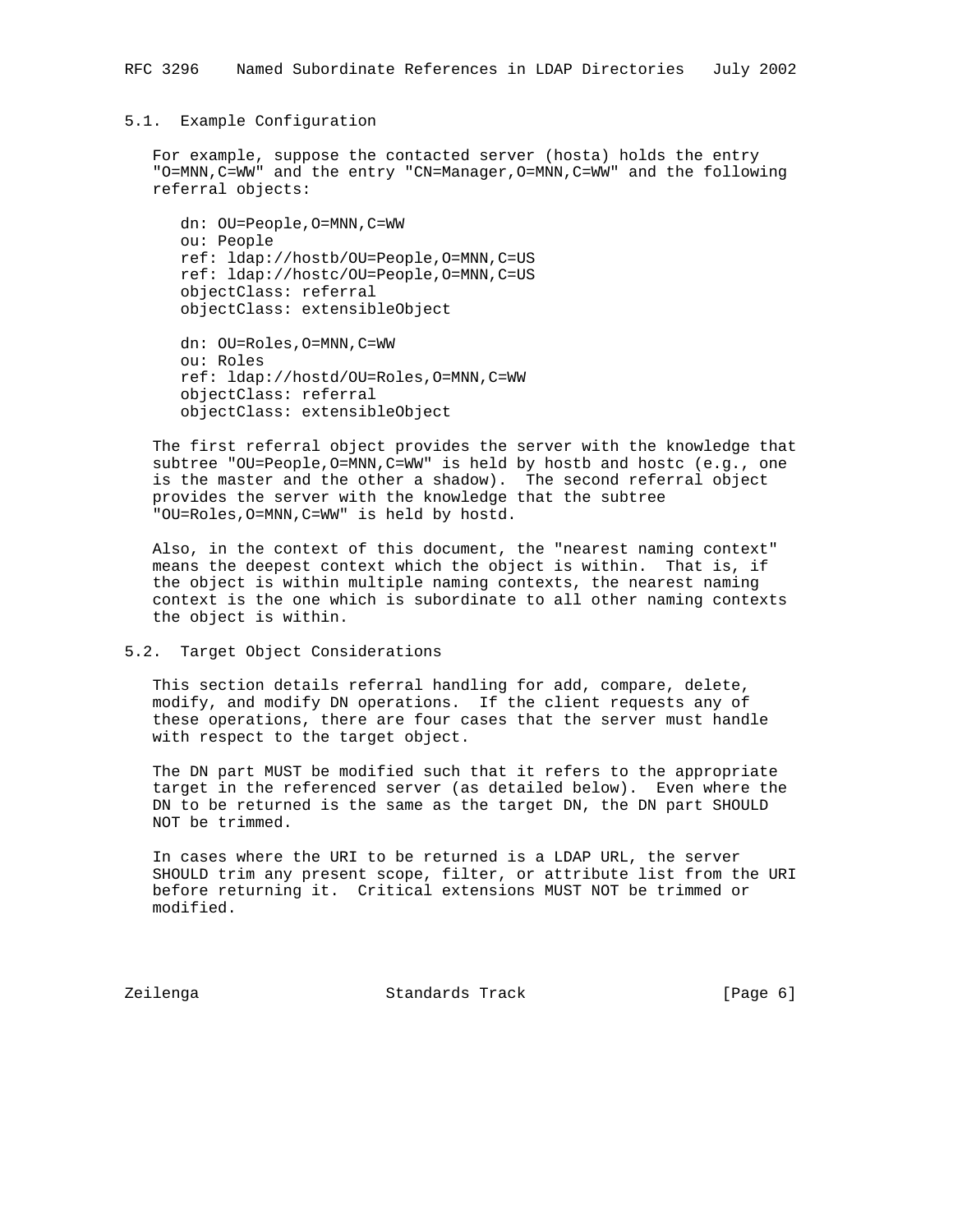Case 1: The target object is not held by the server and is not within or subordinate to any naming context nor subordinate to any referral object held by the server.

 The server SHOULD process the request normally as appropriate for a non-existent base which is not within any naming context of the server (generally return noSuchObject or a referral based upon superior knowledge reference information). This document does not detail management or processing of superior knowledge reference information.

 Case 2: The target object is held by the server and is a referral object.

 The server SHOULD return the URI value contained in the ref attribute of the referral object appropriately modified as described above.

 Example: If the client issues a modify request for the target object of "OU=People,O=MNN,c=WW", the server will return:

 ModifyResponse (referral) { ldap://hostb/OU=People,O=MNN,C=WW ldap://hostc/OU=People,O=MNN,C=WW }

 Case 3: The target object is not held by the server, but the nearest naming context contains no referral object which the target object is subordinate to.

 If the nearest naming context contains no referral object which the target is subordinate to, the server SHOULD process the request as appropriate for a nonexistent target (generally return noSuchObject).

 Case 4: The target object is not held by the server, but the nearest naming context contains a referral object which the target object is subordinate to.

 If a client requests an operation for which the target object is not held by the server and the nearest naming context contains a referral object which the target object is subordinate to, the server SHOULD return a referral response constructed from the URI portion of the ref value of the referral object.

Zeilenga Standards Track [Page 7]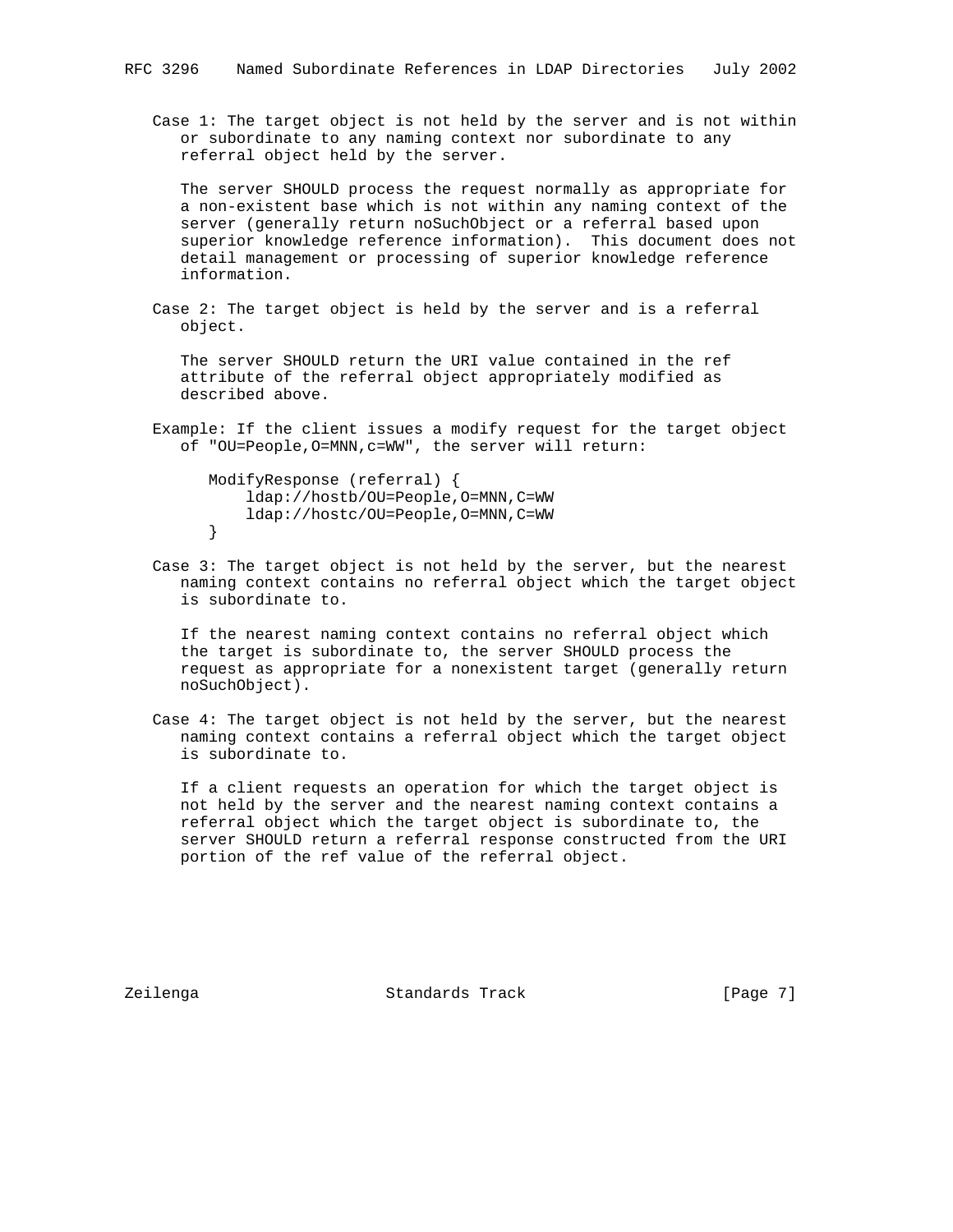Example: If the client issues an add request where the target object has a DN of "CN=Manager,OU=Roles,O=MNN,C=WW", the server will return:

```
 AddResponse (referral) {
    ldap://hostd/CN=Manager,OU=Roles,O=MNN,C=WW"
}
```
 Note that the DN part of the LDAP URL is modified such that it refers to the appropriate entry in the referenced server.

### 5.3. Base Object Considerations

 This section details referral handling for base object processing within search operations. Like target object considerations for non-search operations, there are the four cases.

 In cases where the URI to be returned is a LDAP URL, the server MUST provide an explicit scope specifier from the LDAP URL prior to returning it. In addition, the DN part MUST be modified such that it refers to the appropriate target in the referenced server (as detailed below).

 If aliasing dereferencing was necessary in finding the referral object, the DN part of the URI MUST be replaced with the base DN as modified by the alias dereferencing such that the return URL refers to the new target object per [RFC2251, 4.1.11].

Critical extensions MUST NOT be trimmed nor modified.

 Case 1: The base object is not held by the server and is not within nor subordinate to any naming context held by the server.

 The server SHOULD process the request normally as appropriate for a non-existent base which not within any naming context of the server (generally return a superior referral or noSuchObject). This document does not detail management or processing of superior knowledge references.

 Case 2: The base object is held by the server and is a referral object.

 The server SHOULD return the URI value contained in the ref attribute of the referral object appropriately modified as described above.

Zeilenga Standards Track [Page 8]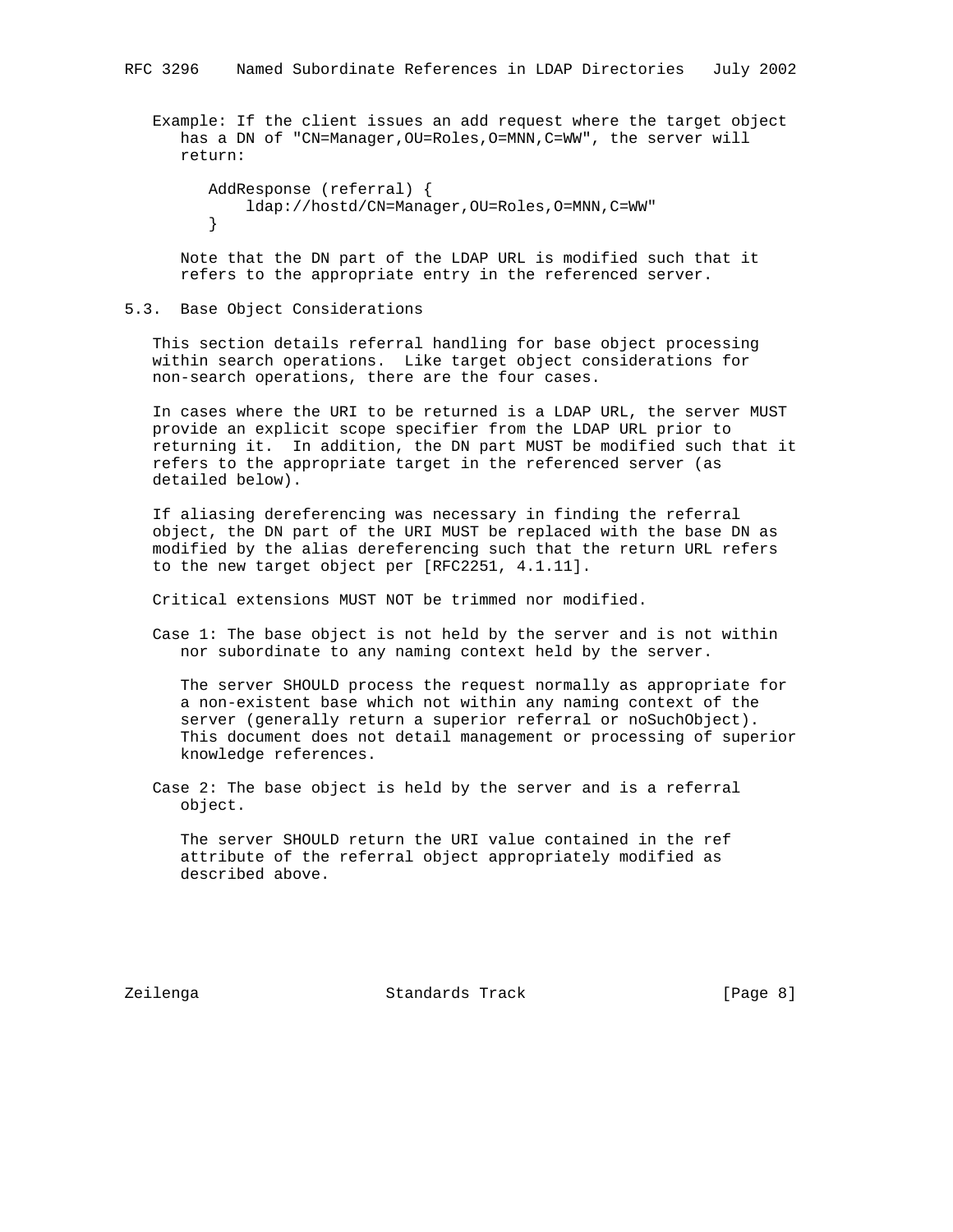Example: If the client issues a subtree search in which the base object is "OU=Roles,O=MNN,C=WW", the server will return

```
 SearchResultDone (referral) {
    ldap://hostd/OU=Roles,O=MNN,C=WW??sub
}
```
 If the client were to issue a base or oneLevel search instead of subtree, the returned LDAP URL would explicitly specify "base" or "one", respectively, instead of "sub".

 Case 3: The base object is not held by the server, but the nearest naming context contains no referral object which the base object is subordinate to.

 If the nearest naming context contains no referral object which the base is subordinate to, the request SHOULD be processed normally as appropriate for a nonexistent base (generally return noSuchObject).

 Case 4: The base object is not held by the server, but the nearest naming context contains a referral object which the base object is subordinate to.

 If a client requests an operation for which the target object is not held by the server and the nearest naming context contains a referral object which the target object is subordinate to, the server SHOULD return a referral response which is constructed from the URI portion of the ref value of the referral object.

 Example: If the client issues a base search request for "CN=Manager,OU=Roles,O=MNN,C=WW", the server will return

 SearchResultDone (referral) { ldap://hostd/CN=Manager,OU=Roles,O=MNN,C=WW??base" }

 If the client were to issue a subtree or oneLevel search instead of subtree, the returned LDAP URL would explicitly specify "sub" or "one", respectively, instead of "base".

 Note that the DN part of the LDAP URL is modified such that it refers to the appropriate entry in the referenced server.

Zeilenga Standards Track [Page 9]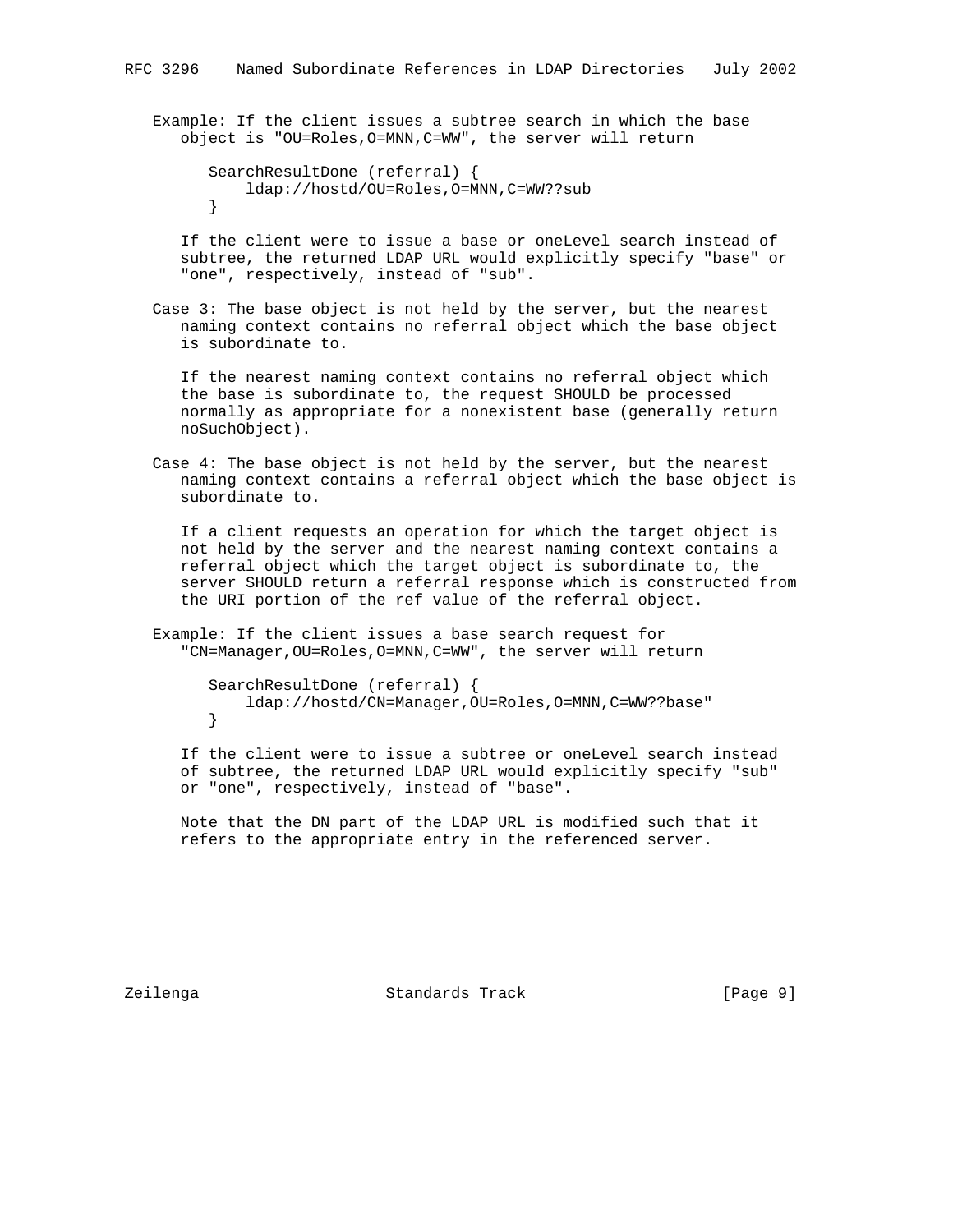# 5.4. Search Continuation Considerations

 For search operations, once the base object has been found and determined not to be a referral object, the search may progress. Any entry matching the filter and scope of the search which is not a referral object is returned to the client normally as described in [RFC2251].

 For each referral object within the requested scope, regardless of the search filter, the server SHOULD return a SearchResultReference which is constructed from the URI component of values of the ref attribute. If the URI component is not a LDAP URL, it should be returned as is. If the LDAP URL's DN part is absent or empty, the DN part must be modified to contain the DN of the referral object. If the URI component is a LDAP URL, the URI SHOULD be modified to add an explicit scope specifier.

Subtree Example:

 If a client requests a subtree search of "O=MNN,C=WW", then in addition to any entries within scope which match the filter, hosta will also return two search references as the two referral objects are within scope. One possible response might be:

 SearchEntry for O=MNN,C=WW SearchResultReference { ldap://hostb/OU=People,O=MNN,C=WW??sub ldap://hostc/OU=People,O=MNN,C=WW??sub } SearchEntry for CN=Manager,O=MNN,C=WW SearchResultReference { ldap://hostd/OU=Roles,O=MNN,C=WW??sub } SearchResultDone (success)

One Level Example:

 If a client requests a one level search of "O=MNN,C=WW" then, in addition to any entries one level below the "O=MNN, C=WW" entry matching the filter, the server will also return two search references as the two referral objects are within scope. One possible sequence is shown:

Zeilenga Standards Track [Page 10]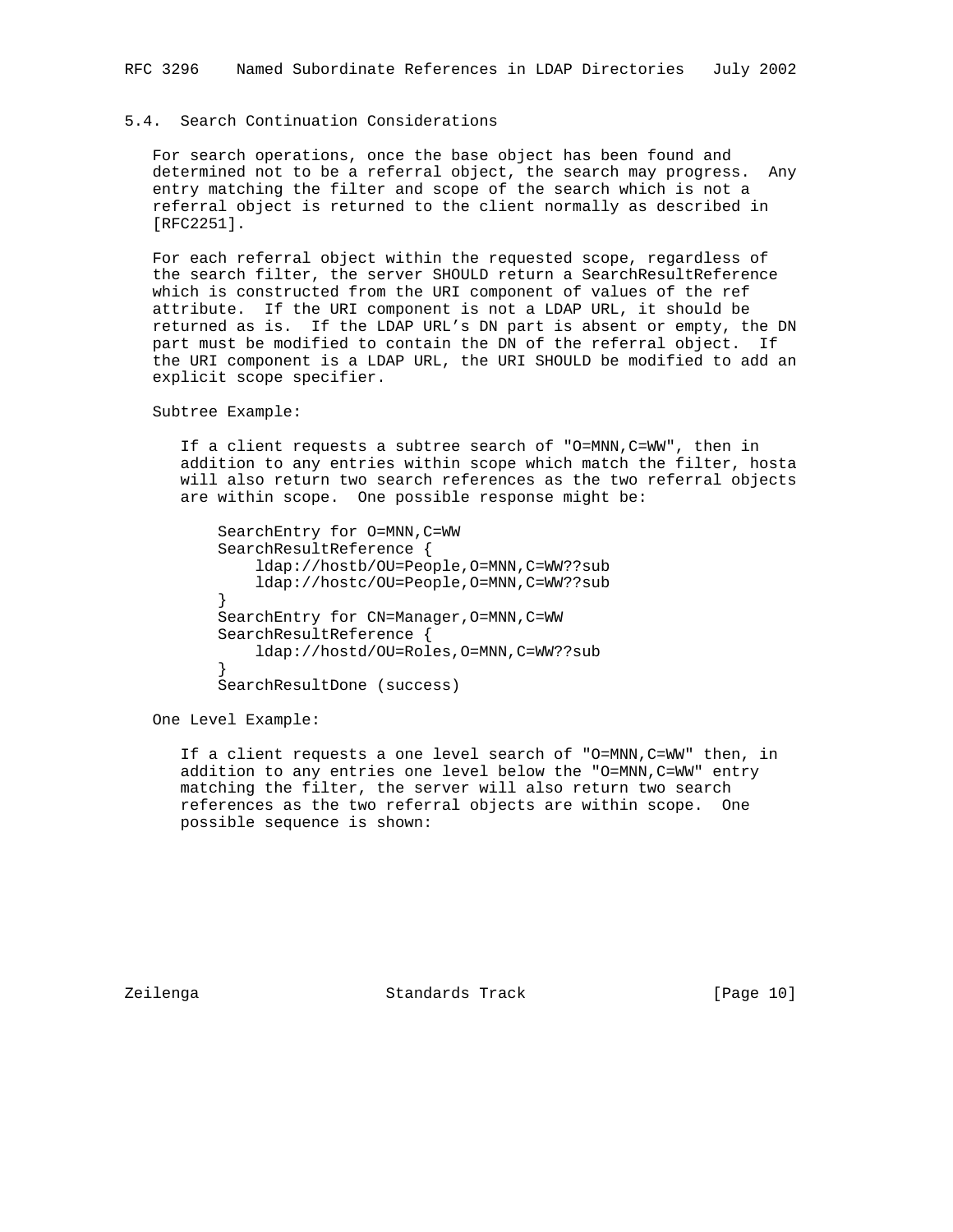```
 SearchResultReference {
             ldap://hostb/OU=People,O=MNN,C=WW??base
             ldap://hostc/OU=People,O=MNN,C=WW??base
}
        SearchEntry for CN=Manager, O=MNN, C=WW
         SearchResultReference {
             ldap://hostd/OU=Roles,O=MNN,C=WW??base
}
         SearchResultDone (success)
```
 Note: Unlike the examples in Section 4.5.3.1 of RFC 2251, the LDAP URLs returned with the SearchResultReference messages contain, as required by this specification, an explicit scope specifier.

# 5.6. Other Considerations

This section details processing considerations for other operations.

## 5.6.1 Bind

 Servers SHOULD NOT return referral result code if the bind name (or authentication identity or authorization identity) is (or is subordinate to) a referral object but MAY use the knowledge information to process the bind request (such as in support a future distributed operation specification). Where the server makes no use of the knowledge information, the server processes the request normally as appropriate for a non-existent authentication or authorization identity (e.g., return invalidCredentials).

5.6.2 Modify DN

 If the newSuperior is a referral object or is subordinate to a referral object, the server SHOULD return affectsMultipleDSAs. If the newRDN already exists but is a referral object, the server SHOULD return affectsMultipleDSAs instead of entryAlreadyExists.

6. Security Considerations

 This document defines mechanisms that can be used to tie LDAP (and other) servers together. The information used to tie services together should be protected from unauthorized modification. If the server topology information is not public information, it should be protected from unauthorized disclosure as well.

Zeilenga Standards Track [Page 11]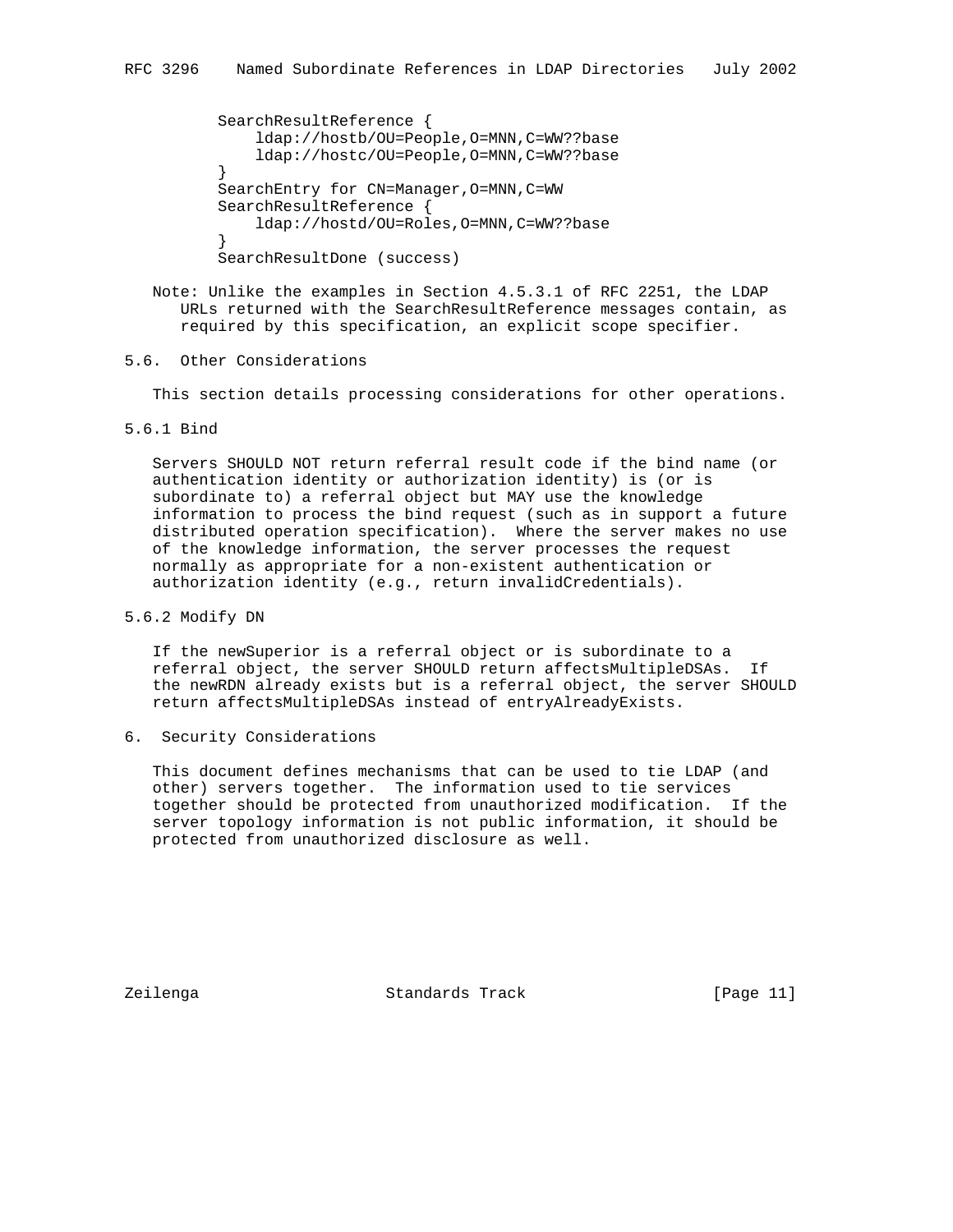#### 7. Acknowledgments

 This document borrows heavily from previous work by IETF LDAPext Working Group. In particular, this document is based upon "Named Referral in LDAP Directories" (an expired Internet Draft) by Christopher Lukas, Tim Howes, Michael Roszkowski, Mark C. Smith, and Mark Wahl.

- 8. Normative References
	- [RFC2079] Smith, M., "Definition of an X.500 Attribute Type and an Object Class to Hold Uniform Resource Identifiers (URIs)", RFC 2079, January 1997.
	- [RFC2119] Bradner, S., "Key Words for use in RFCs to Indicate Requirement Levels", BCP 14, RFC 2119, March 1997.
	- [RFC2251] Wahl, M., Howes, T. and S. Kille, "Lightweight Directory Access Protocol (v3)", RFC 2251, December 1997.
	- [RFC2252] Wahl, M., Coulbeck, A., Howes, T. and S. Kille, "Lightweight Directory Access Protocol (v3): Attribute Syntax Definitions", RFC 2252, December 1997.
	- [RFC2253] Wahl, M., Kille, S. and T. Howes, "Lightweight Directory Access Protocol (v3): UTF-8 String Representation of Distinguished Names", RFC 2253, December 1997.
	- [RFC2255] Howes, T. and M. Smith, "The LDAP URL Format", RFC 2255, December, 1997.
	- [RFC2396] Berners-Lee, T., Fielding, R. and L. Masinter, "Uniform Resource Identifiers (URI): Generic Syntax", RFC 2396, August 1998.
	- [X.501] ITU-T, "The Directory: Models", X.501, 1993.
- 9. Informative References
	- [X.500] ITU-T, "The Directory: Overview of Concepts, Models, and Services", X.500, 1993.
	- [X.511] ITU-T, "The Directory: Abstract Service Definition", X.500, 1997.

Zeilenga Standards Track [Page 12]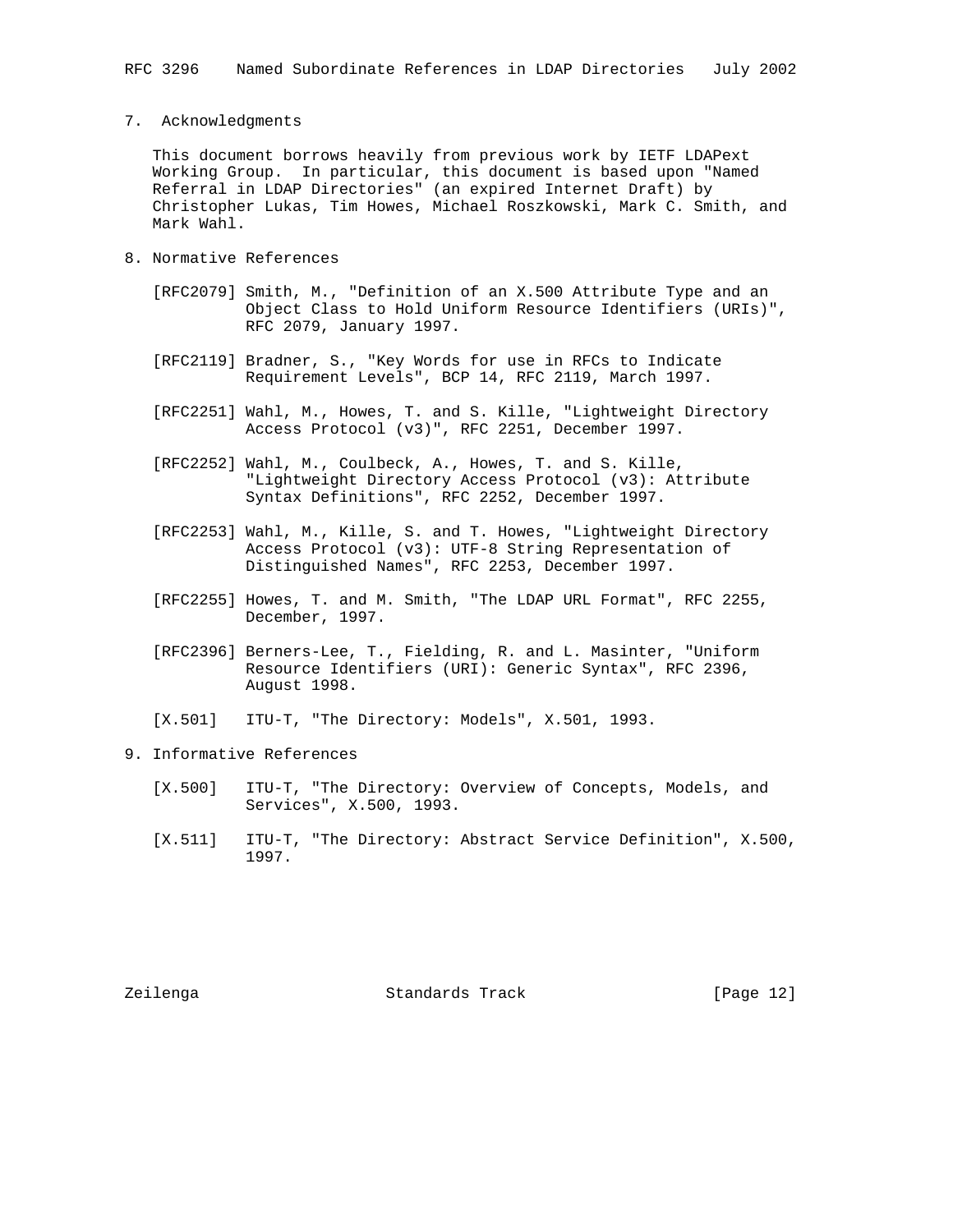# 10. Author's Address

 Kurt D. Zeilenga OpenLDAP Foundation

EMail: Kurt@OpenLDAP.org

Zeilenga Standards Track [Page 13]